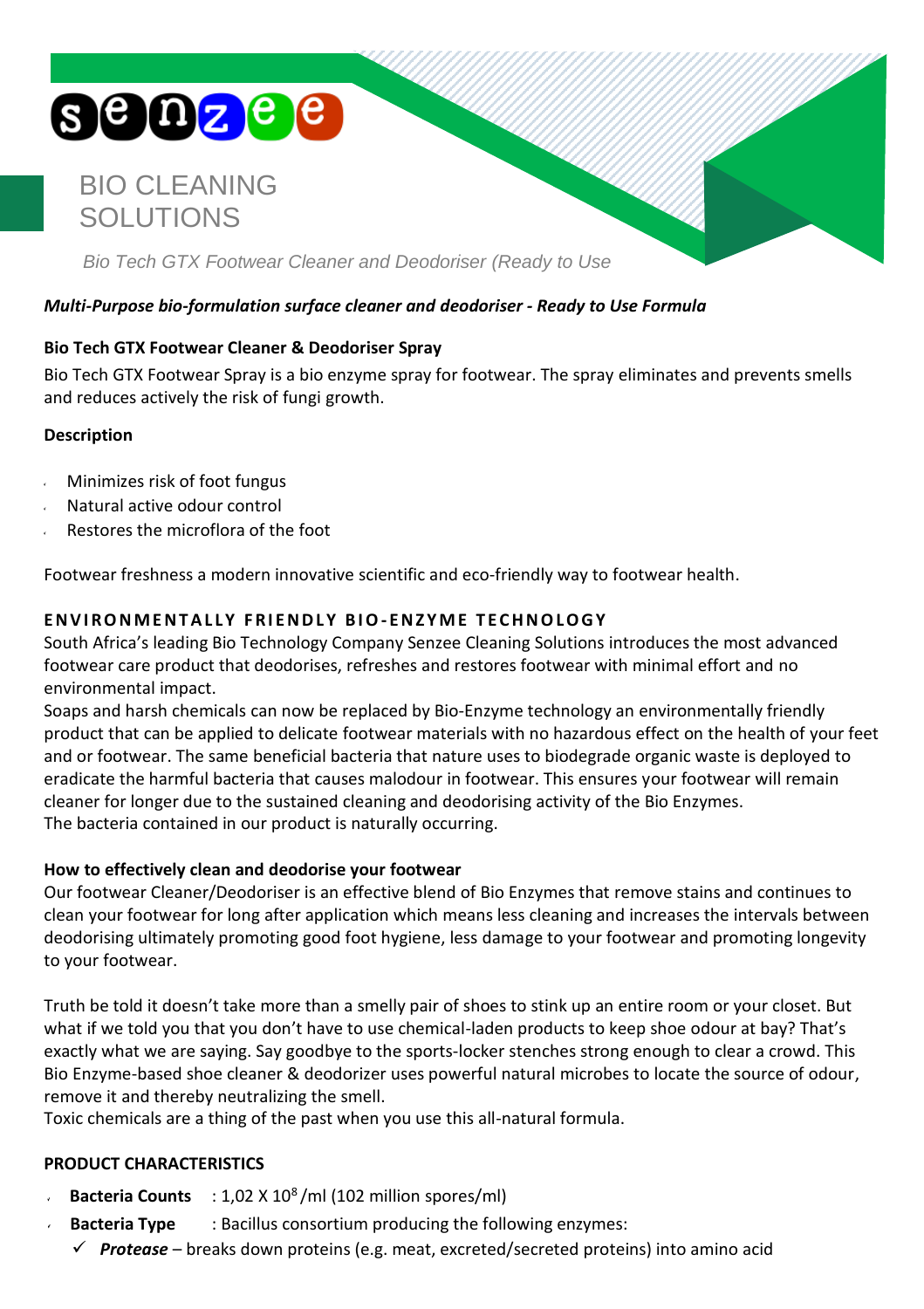- ✓ *Lipase* breaks down fats/grease into fatty acids & glycerol. If not broken down, fats can go rancid & lead to off-odours
- $\checkmark$  Amylase starch acts as a glue for dirt amylases catalyse the break-down of starch into sugars which are then further used as a food source by the bacillus bacteria
- ✓ *Cellulase* breaks down cellulosic material
- ✓ *Urease* [catalyzes](http://en.wikipedia.org/wiki/Catalysis) the [hydrolysis](http://en.wikipedia.org/wiki/Hydrolysis) of [urea](http://en.wikipedia.org/wiki/Urea) into break-down products.
- ✓ *Esterase* splits [esters](http://en.wikipedia.org/wiki/Ester) into an [acid](http://en.wikipedia.org/wiki/Acid) and an [alcohol](http://en.wikipedia.org/wiki/Alcohol) in a [chemical](http://en.wikipedia.org/wiki/Chemical_reaction) reaction with [water](http://en.wikipedia.org/wiki/Water_(molecule)) call[ed hydrolysis.](http://en.wikipedia.org/wiki/Hydrolysis) Esters have characteristic odours most of which are pleasant/fruity, however can also include onion/garlic and worse odours
- $\checkmark$  *Xylanase* help in breaking down plant cell walls.
	- o What this means the bacillus uses the multitude of enzymes produced to break down the components of malodour and staining to provide microbial cleaning at the smallest level of dirt/contamination.

| : Not          | <b>Fragrance</b> : Pleasantly<br>perfumed                    |
|----------------|--------------------------------------------------------------|
| : Clear liquid | <b>Shelf-life</b> : Two years;<br>maximum loss of 1.0 log at |
|                |                                                              |

recommended storage condition

#### **Storage**

Store at room temperature and away from direct sunlight.

#### **Product benefits**

- Instantly and fully eliminates unpleasant odours from footwear and fabrics
- Destroys harmful bacteria
- Creates healthy micro flora
- Use in any footwear, closets and all other places where bad odour is a problem
- $\sim$  Surpasses modern chemical deodorants and masking agents

#### **How does it work?**

The Bio Enzyme formula, instantly and fully eliminates unpleasant odours from footwear and fabrics. Destroys harmful bacteria. Provides long-term odour control, by removing the organics that caused it. 100% safe to use. Unlike standard chemical agents, eliminates odours, not by masking them, but by removing the organics that caused them. Surpasses modern chemical deodorants and masking agents.

**Instructions:** Remove crusty dirt such as heavy soiling and mud with a cloth or soft brush. Spray over the dirt or stain, use a brush if soiling is substantial - dip your brush into water, then gently massage affected area. Be careful with delicate materials and wipe off any excess liquids with a soft cloth or towel.

Caution when cleaning suede, test on a small out of site are to test for colour fastness - we suggest not to use water. Only use the Bio Enzyme solution.

Our Bio Enzyme Cleaner and deodoriser is safe to use on most materials and does not contain any harsh chemicals, toxins, and colorants.

Shake well before use. Spray affected areas and leave to dry.

**Health benefits:** The product contains no phosphates, no harsh solvents, no chlorine / bleach, no abrasive substances, no colorants, no toxic substances, pH neutral. Safer alternative to harsh chemical agents.